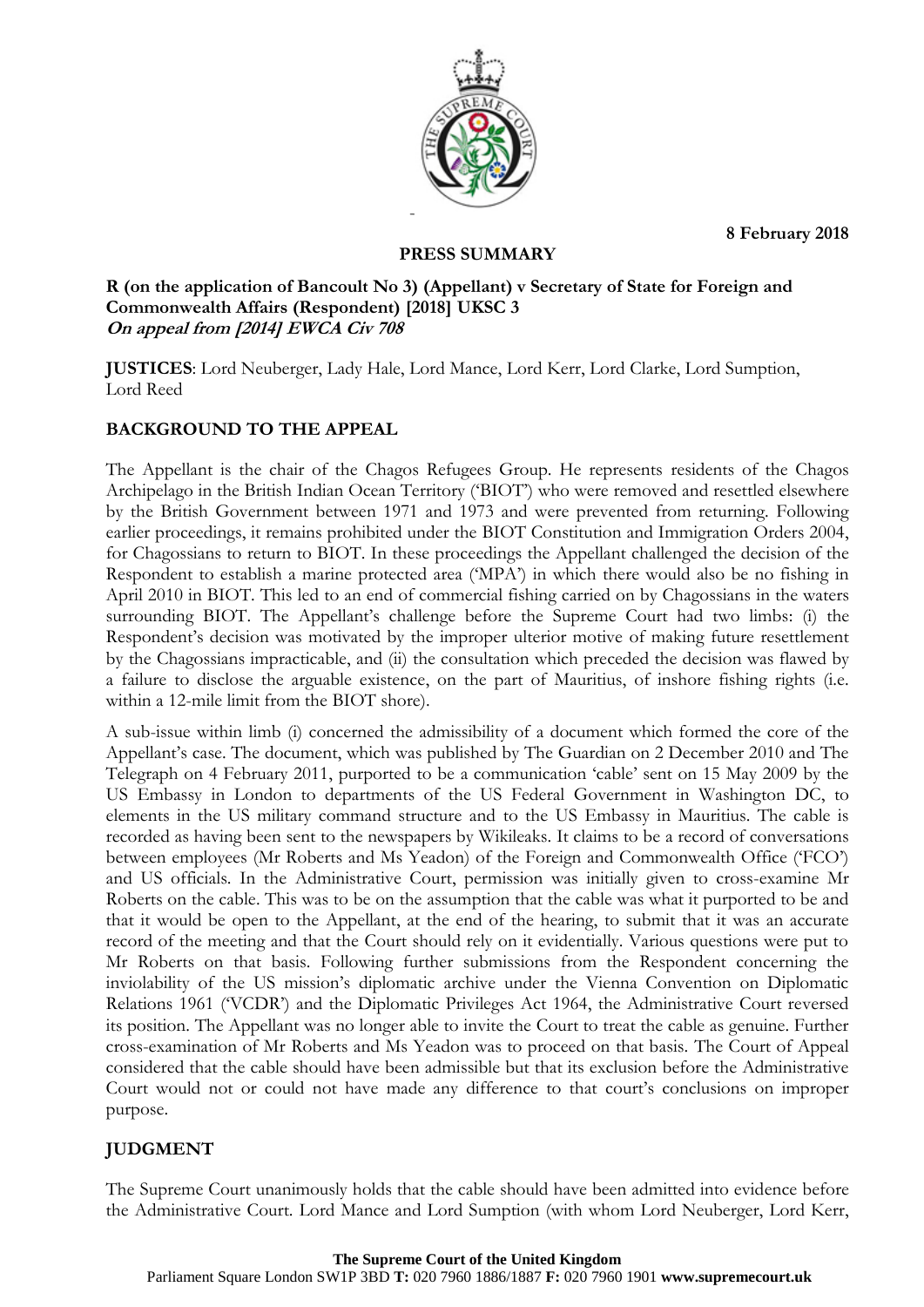Lord Clarke, and Lord Reed agree) and Lady Hale write concurring judgments on the issue of the admissibility of the cable. A majority of the Court led by Lord Mance with whom Lord Neuberger, Lord Clarke, Lord Sumption and Lord Reed agree, dismisses the appeal on limb (i). The exclusion of the cable by the Administrative Court could have had no material effect on the outcome regarding improper motive. Lord Kerr and Lady Hale dissent on limb (i) of the appeal. The Court unanimously dismisses the appeal on limb (ii).

### **REASONS FOR THE JUDGMENT**

### Admissibility of the Cable

In his judgment Lord Mance holds that the cable had lost its inviolability, for all purposes, including its use in cross-examination or evidence in the present proceedings **[21 and 90]**. The inviolability of documents which are part of a mission archive under arts 24 and 27(2) of the VCDR makes it impermissible to use such documents (or copies) in a domestic court of the host country, absent extraordinary circumstances such as state security, or express waiver from the mission state **[17 and 20]**. This principle is subject to two qualifications: (a) the document must constitute and remain part of the mission archive, and (b) its contents must not have become so widely disseminated in the public domain so as to destroy any confidentiality or inviolability that could sensibly attach to it. Regarding (a), in the present case, once the cable reached the State Department or any other addressee, the copy in their hands became a document in the custody of the US Federal Government and not part of the London Embassy archive. As a matter of probability, the cable was extracted from the State Department or one of the foreign locations to which it had been transmitted. On that basis the cable is admissible **[20]**. Regarding (b), it is in principle possible for a document to lose inviolability where it comes into the public domain, even in circumstances where the document has been wrongly extracted from the mission. The cable has been put into the public domain by the Wikileaks publication and the newspaper articles which followed, in circumstances for which the Appellant has no responsibility. On that ground, the cable would also be admissible **[21]**.

In his judgment, Lord Sumption concludes that a document is part of the archives of a diplomatic mission when it is under the control of the mission's personnel, as opposed to other agents of the sending state, whether directly or by virtue of the terms on which the mission transmitted the document to another governmental entity. The document's origin and contents are irrelevant to that issue **[68]**. The confidentiality and inviolability of such documents depends not on their subject-matter or contents but on their status as part of the archives or documents of a diplomatic mission, protected by art 24 of VCDR **[69]**. It is the obligation of the receiving state to give effect to that status, which includes preventing its infringement by other parties. Thus, a court as an organ of the state would violate art 24 if it received and used material from the archives of a mission which came into the hands of a third party without authority **[70-71]**. This is subject to a reservation. Documents obtained from the archives of a mission without authority but which have entered the public domain and are freely available have already had their confidentiality destroyed. A court would not be an instrument of the destruction of its confidentiality by using it in that circumstance **[74-75]**. The Respondent's crossappeal on this issue faces two distinct difficulties (a) the cable did not emanate from the US mission in London and (b) the document has entered the public domain **[76]**.

Lady Hale agrees with both Lord Mance and Lord Sumption that the inviolability of the archives, documents and official correspondence of a mission means that they cannot generally be admitted in evidence under arts 24 and 27(2) of VCDR **[124]**. However, Lady Hale introduces the qualification to the judgments given by Lord Mance and Lord Sumption that documents emanating from a mission must retain their confidentiality and consequent inviolability in some circumstances, the main purpose of the inviolability rule being to allow the mission to communicate in confidence with the sending government **[125];** and that 'control' must include restrictions placed by the sending mission on the further transmission and use of the document, such as markings of confidentiality **[126-127]**. However, in this case, whatever control was initially exercised over the document, it had found its way into many hands and was lost even before it was put into the public domain by Wikileaks. As such, it was no longer inviolable and should have been admitted in evidence: **[127-128]**.